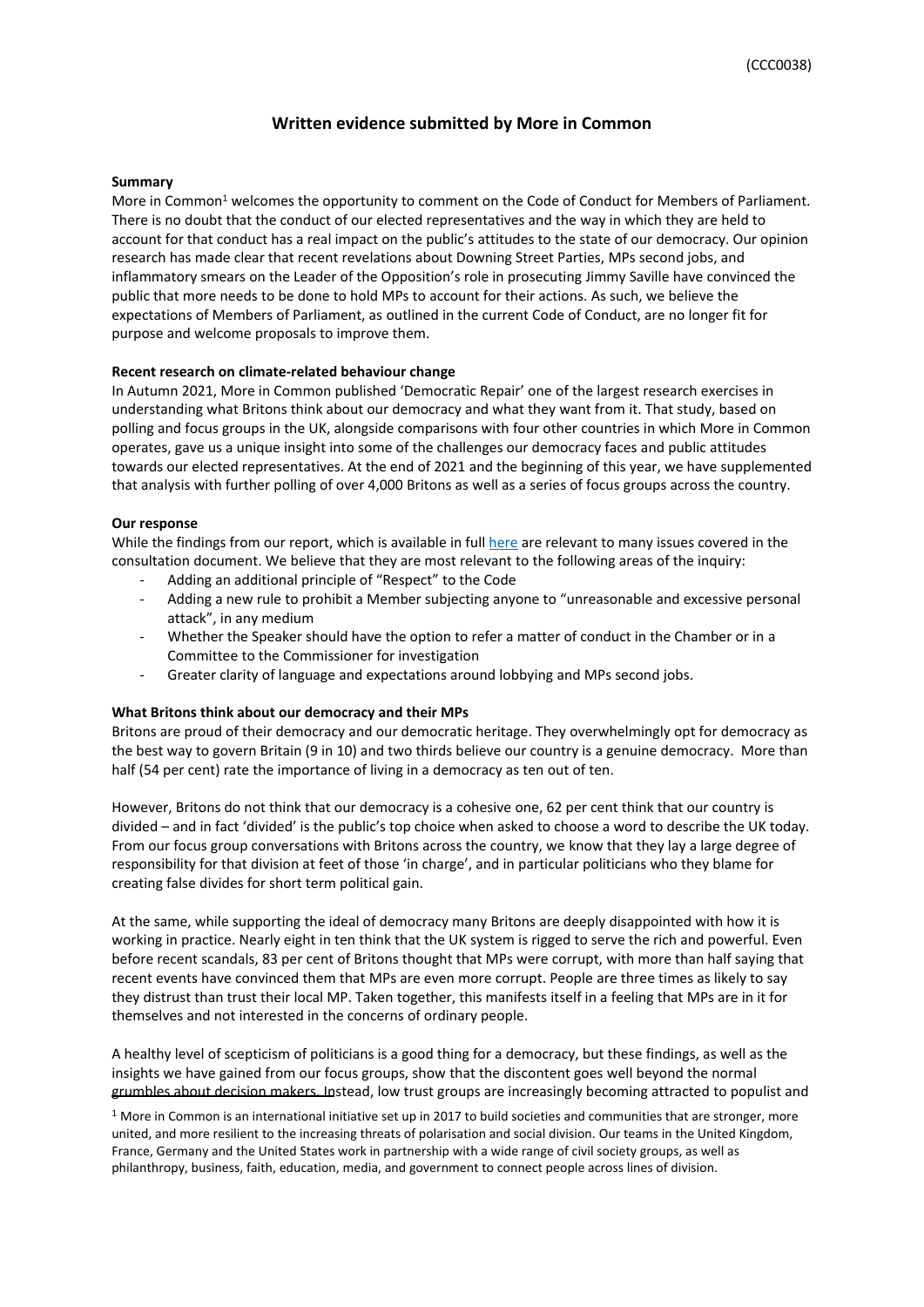anti-democratic alternatives – especially those who are able to present themselves as being 'on the side of the people' against an out of touch political class.

## **Drivers of discontent and MPs conduct**

Our conversations with the public have uncovered two primary drivers of discontent that related to the conduct of Members of Parliament, which are relevant to this consultation.

#### **Disrespect and offensiveness**

"Politicians in general, if they come on the TV, now I'll turn the TV over because I'm sick of the bullshit they're giving us. The stories change from day to day. So I get upset when I watch them. So I thought right, if I don't *listen to them, I can't get it. So now I just live me life" Alan, Bolton*

It is undoubtedly the case that a large majority of the public blame politicians for fermenting division. In focus group conversations, we are often told about how hyper-partisan and occasionally offensive behaviour means that real issues get ignored and make wider society more polarised. In fact, 60 per cent of the public say that they are worried that division in politics spilling over to violence and hatred in society at large.

The public do not want to see politicians' freedom of speech limited and 73 per cent believe that free speech needs to be protected over regulation against causing offensive. But that does not mean they think MPs should have free reign to use harmful or dangerous language. Clear majorities of the public also agree that more is needed to protect people from dangerous and harmful rhetoric. What is more the public agree by 48 per cent to 35 per cent that it is right that people should lose their job for saying grossly offensive things. This is something they believe should apply equally to a Member of Parliament as any other job. Indeed, in focus group conversations with the public a common complaint is that if they were to do many of the things MPs do they would lose their job, but MPs do not.

This concern about offensive language extends particularly to the internet where more than a third identify the divisive impact of social media as one of the key challenges facing our democracy. Here the public support tougher online regulation to clamp down on hate speech online**. The code should more clearly set the** expectation that MPs act as role models to the public at large on social media, rather than amplifying the **worst excesses of online echo chambers.**

We also know that when MPs engage in deeply personal attacks or promote conspiracy theories or smears against their colleagues/other public figures that in turn further radicalises those on the fringe. In recent years we have seen two MPs murdered by extremists. While it is impossible to draw a direct line between these tragic murders and the rhetoric used by those in public life, there is no doubt that an increasingly no holds barred political culture – which attempts to ascribe not only different points of view, but active bad faith to the other side – is inspiring a greater volume of abuse, threats and in some cases, violence directed against both MPs and other public figures.

# For these reasons, we welcome the suggested addition of 'Respect' to the principles of the code of conduct **and proposed definition. We also welcome the addition of a new rule which prohibits MPs from subjecting anyone to an unreasonable personal attack in any medium.**

However, we are concerned that the continued exemption of conduct within the House of Commons Chamber from the proposed changes is a missed opportunity. While it is entirely right, arguably more than anywhere else, that free speech must be protected in the House of Common's Chamber, we also know that what is said in that Chamber has consequences outside of it. As we have seen, the recent false allegations about the Leader of the Opposition's time as Director of Public Prosecutions have been picked up by extremist groups and were chanted back at him when he was recently mobbed by anti-vaxx protestors. But there are countless other examples. The fact is that the current powers of the Chair are limited only to disorderly conduct, and not to grossly offensive or false statements that could potentially put other members, or others in the public eye at risk.

For that reason, we welcome the suggestion that the Chair should be Speaker should have the option to refer matters of conduct in the Chamber to the Commissioner - particularly in the cases of bullying and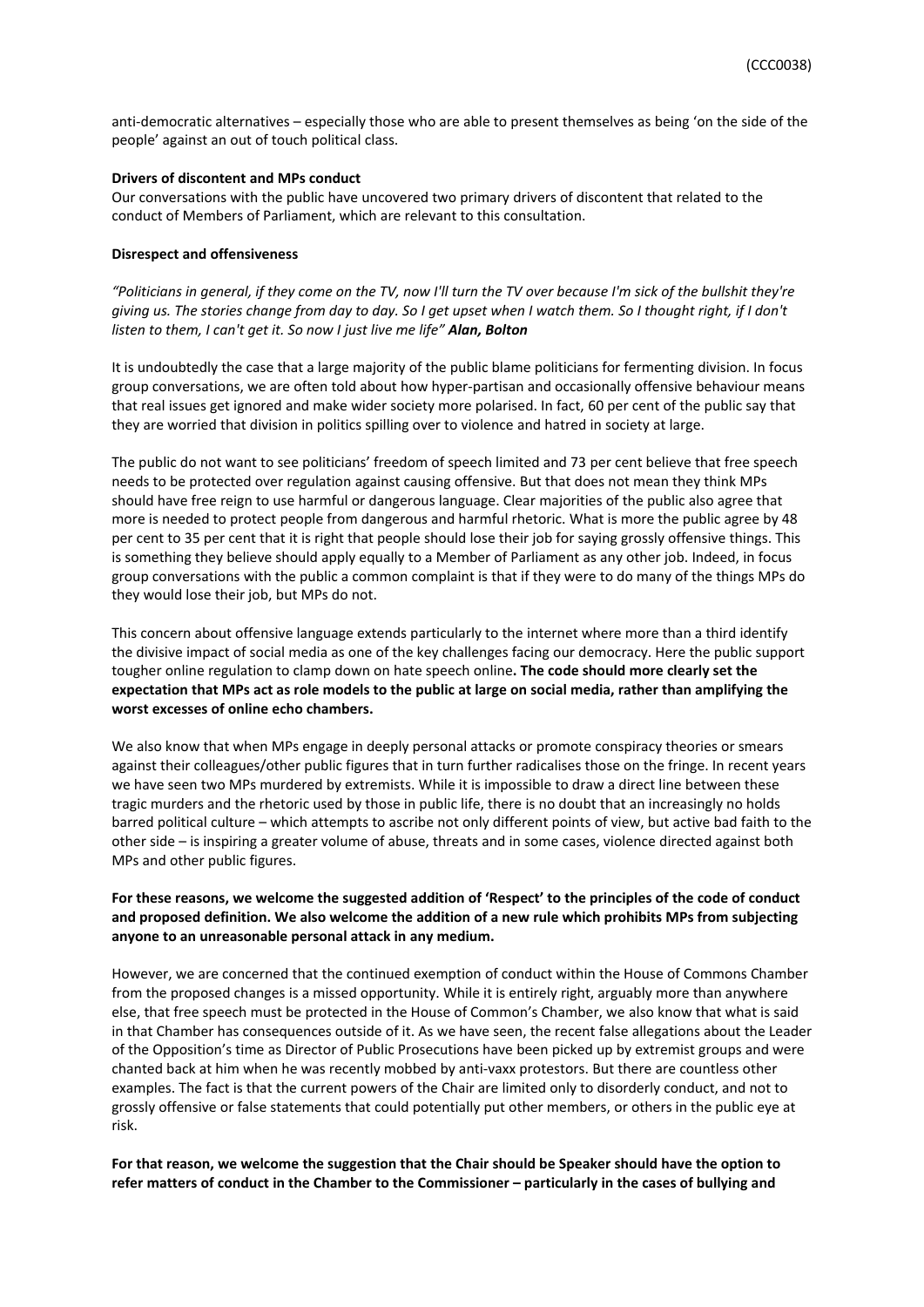**harassment. However, we do not believe that such referrals should be limited to the speaker, but instead that the option to make a complaint about Members conduct in the chamber should be open to any member of the public.**

### **Lobbying, second jobs and integrity**

I think this wishy-washy approach of, yeah, you can follow the rules if you want to follow the rules, you don't have to follow the rules. It's up to you. It should be precise. You have to follow this rule. These are the rules. -*Kunal, London*

I guess sort of political nepotism, I'd like that to go, so that they weren't giving their jobs to their friends and contracts to their friends and sucking up to people of influence at the expense of, you know, the wider public. -*Maggy, Dronfield*

The public recognise the value in having parliamentarians from diverse walks of life who bring different experiences to bear in the role. However, they resent the idea that MPs treat their role as something secondary to other sources of income and are actively frustrated when Members of Parliament seek to use their position to make money.

The sense that MPs are 'on the make' is something that we hear time and time again in our focus groups. It is undoubtedly the case that while many MPs do excellent, unforgiving work, the actions and attitudes of a handful of their colleagues' taints opinions of the whole political class. The extent to which the perceived greed of some MPs taints impressions of the whole political class is seen most clearly when asking about MPs pay, time and time again it is clear in focus groups that perceptions of MPs pay are far higher than the reality, and when we asked in a recent poll about the percentage of government spending that goes on MPs pay, the average response was 8% of all overall government spending – ranked at a similar level to spending on transport, debt interest and net zero. All of which is a product feeling MPs are in the job to make money – the recent second jobs scandals have only exacerbated.

When discussing the recent Owen Patterson scandal in focus groups, participants were clearly appalled at both the behaviour and the perceived attempts on the part of his colleagues to stop him facing any punishment. But the sense that MPs use their influence and access for financial gain is deeply rooted and will only change when people see that MPs are held to a tight set of rules. **For that reason, we support any efforts to both ensure** MPs are held to high standards in office, and that there are clear sanctions for failing to live up to those **standards.**

It is worth highlighting that the sense of MPs being on the make is particularly acute in the three low-trust groups identified in More in Common's Britain's Choice mapping of people's values and social identity (Further details in the appendix). These groups are not only more likely to feel that politicians look down on them, but are also, as a result, more open to non-democratic alternatives'

As we said in our Democratic Repair report *'We should not be surprised that if the rules of a game are being ignored, participants will eventually become disillusioned with the game. The same is true with public attitudes* towards our system of democracy. People feel that the structures of accountability such as codes of conduct, reporting systems and conventions are applied or ignored as it suits those in power. While ordinary citizens pay a price for breaching standards, they feel that political elites do not - and few issues ignite as much public anger as this impunity. If the rules are not being followed, people become much more open to rule-breaking populists who portray themselves as being on 'the side of the people' against the system. Demonstrating to the *public that officials and elected representatives are accountable for their actions would strengthen confidence,* restore trust, and challenge widespread cynicism stemming from a belief that the system is being run for the *benefit of elites.'*

We have also seen among those low trust segments a clear link between a sense that politicians don't follow the rules that they impose on others, and a greater willingness to ignore public health messages. If politicians are not seen as having integrity or to be objective and uninfluenced by outside interests, it is far less likely that the public will follow their lead on other issues – it is no surprise for instance that the two most disengaged groups we have identified are the least likely to get Covid-19 vaccinations or boosters.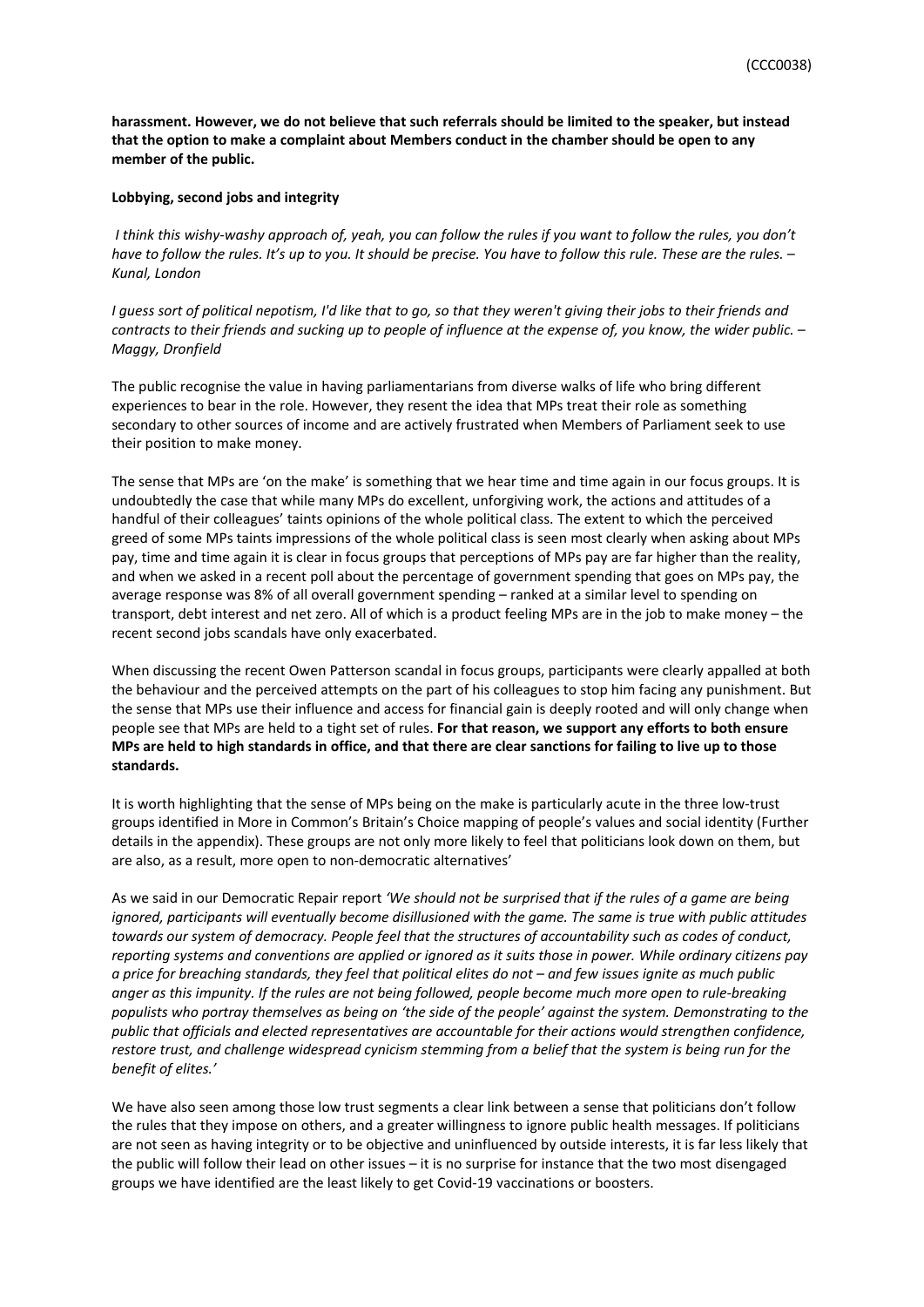**Given this very widespread perception that MPs use their position to further their own financial interests and its damaging effect both on public confidence in MPs, and in raising the appeal of non-democratic alternatives, we welcome the committee's proposals to tighten up the rules about MPs declarations on** outside interests, and to better clarify the principles of public life - particularly those of integrity and **objectivity.**

### **Conclusion**

More in Common welcomes the proposed amendments to the Code of Conduct for Members of Parliament, particularly in providing greater clarity around outside interests and creating an expectation that MPs will engage with each other and the wider public respectfully.

Both steps will go some way towards addressing three of most pressing public complaints about the state of our democracy – namely that politicians too often foster division, that they are not in politics for the right reasons, and they are not held accountable for their actions.

However, while recognising the limits of the committee's jurisdiction and the need to involve other actors such as the Speaker and Cabinet Office, we are concerned that these proposals will not go far enough to rebuild trust. Specifically, we are concerned that the rules do not do enough to give the public confidence that they will focus on role as an MP as their primary job. Nor do they do enough to ensure that MPs do not use language or promote falsehoods that ferment extremist thinking (and ultimately endanger other MPs or members of the public). The importance of free speech, in Parliament more than anywhere else, is paramount, but equally important is the public's expectation that just as they would be held to account on their language or conduct, the same should apply to their elected representatives.

*10 February 2022*

# **Appendix 1: The British Seven segments' views of democracy**

More in Common worked in collaboration with Climate Outreach, the European Climate Foundation (ECF) and YouGov to build a model that maps the British population not according to their party, age, income or other demographic factor, but according to their values and core beliefs. Analysing a representative sample of more than 10,000 people in partnership with YouGov and conducting focus group conversations and one-on-one interviews with hundreds of Britons, we have identified seven distinct population groups – the 'British Seven'.

**Progressive Activists (13 per cent of Britons)** A passionate and vocal group for whom politics is at the core of their identity, and who seek to correct the historic marginalisation of groups based on their race, gender, sexuality, wealth, and other forms of privilege. They are politically engaged, critical, opinionated, frustrated, cosmopolitan, and environmentally conscious.

**Civic Pragmatists (13 per cent of Britons)** A group that cares about others, at home or abroad, and who are turned off by the divisiveness of politics. They are charitable, concerned, exhausted, community-minded, open to compromise, and socially liberal.

**Disengaged Battlers (12 per cent of Britons):** A group that feels that they are just keeping their heads above water, and who blame the system for its unfairness. They are tolerant, insecure, disillusioned, disconnected, overlooked, and socially liberal.

**Established Liberals (12 per cent of Britons):** A group that has done well and means well towards others, but also sees a lot of good in the status quo. They are comfortable, privileged, cosmopolitan, trusting, confident, and pro-market.